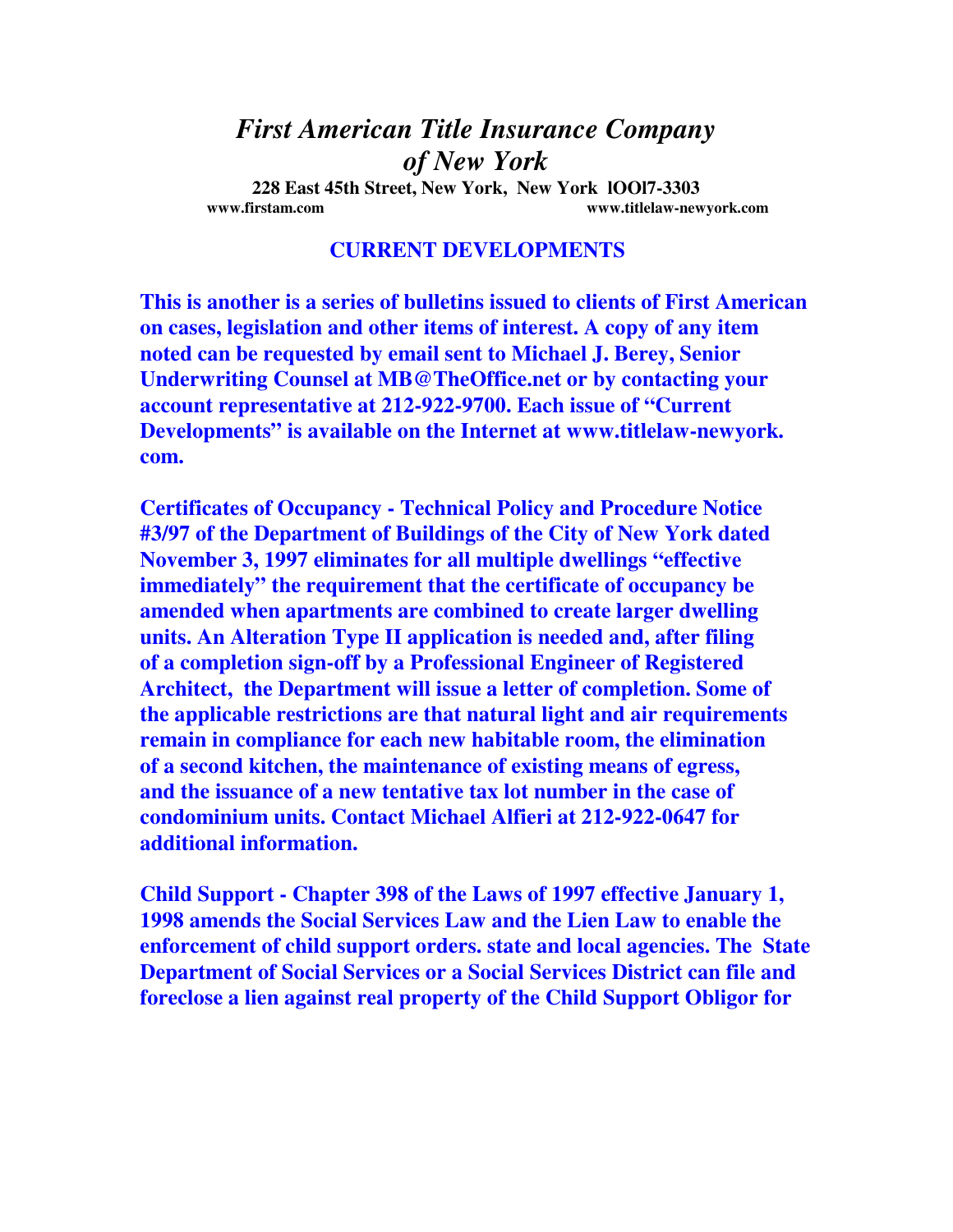**unpaid support obligations (including that "which accrues in the future"). In addition, the agencies can proceed under Article 10 of the Debtor and Creditor Law to void as fraudulent a transfer of property made to avoid payment of a Child Support Creditor.** 

**Leases - The Court of Appeals has held that an agreement extending the term of a lease not executed pursuant to an option to renew constitutes a new lease and not a continuation of the original lease. The Court withheld decision, however, on whether the exercise of an option to renew would be subject to the terms of a mortgage executed after the original lease. In this case the new lease term was held to be subject to the provisions of a fee mortgage entered into after the date of the original lease prohibiting the pre -payment of rent (required under the lease amendment) without the mortgagee's written consent. The mortgagee was not require to provide the lessee with written notice of that restriction under Real Property Law Section 291-f . Dime Savings Bank of New York, FSB v. Montague Street Realty Associates, et al., 1997 N.Y. LEXIS 3214.** 

**"Sanction Rules" - 22 NYCRR Section 130-1.1 ("Rules of the Chief Administrator") has been amended effective January 1, 1998 to include a new requirement that all pleadings, written motions and other papers "served on another party of filed or submitted to the court shall be signed by an attorney, or by a party if the party is not represented". The signatory is deemed to "certify that , to the best of that person's knowledge, information and belief…the presentation of the paper or the contentions therein are not frivolous". The printed name of the attorney or pro se litigant must be "clearly printed or typed directly below the signature". Absent "good cause shown", the failure to promptly correct the omission of the required signature once called to the attention of the attorney or party requires that the paper be stricken. Contact Alan Rubin at 516-832-3200 for further information.**